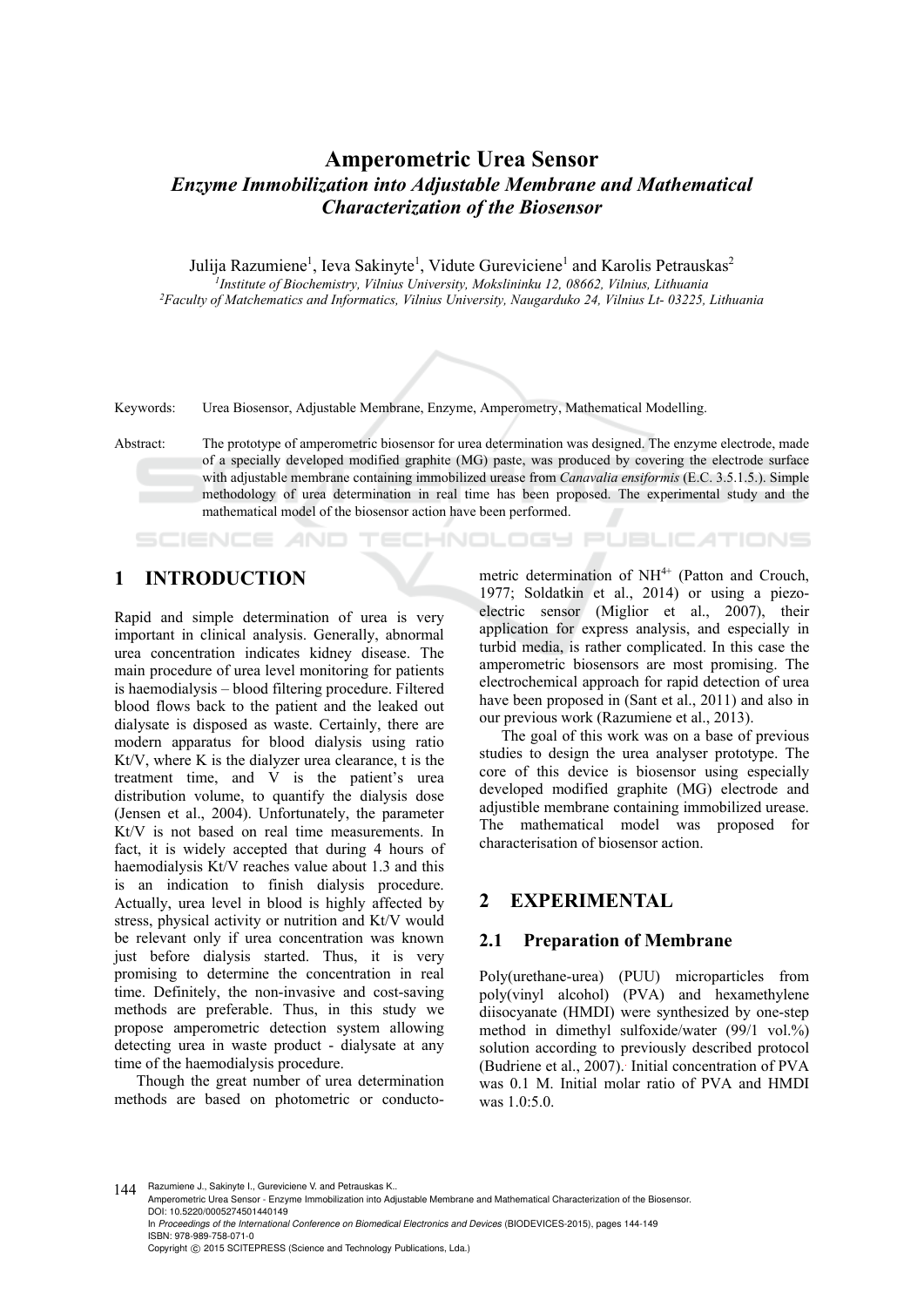Immobilization of urease onto PUU microparticles was carried out in 0.1 M phosphate buffer solution, pH 7.2. The mixture of the enzyme, buffer and PUU carrier (in folowing ratio: 1540 U of urease for 0.5 g of polymeric carrier) was stirred at 25 °C for 30 min (immediately after synthesis) and then left at 4 °C overnight. Next day the immobilized enzyme was thoroughly washed with buffer and 2 µl of suspension were droped onto terylene film agglutinated to the rubber ring.

## **2.2 Preparation of MG and Biosensor**

Modified graphite particles were synthesized from pristine graphite (Merck KGaA) by oxidizing it with potassium ferricyanide  $K_3[Fe(CN)_6]$  in alkaline media. Titration analysis revealed the presence of small amount  $(0.14 - 0.17 \text{ mmol/g})$  of basic surface functional groups.

It was determined that the MG sample suitable for biosensor design contains a fine fraction of 63 % with an average diameter of the graphite particles of 20 nm.

MG powder was mixed with the pasting liquid consisting of 10 % polyvinyl dichloride in acetone and used for design of the electrodes.

Aiming to design working electrodes MG mixed with pasting liquid was extruded by forming tablet (Voitechovic et al., 2010). The tablet was sealed in a Teflon tube. Electrodes were washed with bidistilled water, and dried before use. Working urease-MG electrode (biosensor) was designed by mechanically attaching the membrane containing polymeric carriers with immobilized urease to the surface of MG. (Fig. 1).

## **2.3 Amperometric Measurements**

Urea measurements were performed using a homemade analyser equipped with a three-electrode system comprised of a platinum plate electrode as auxiliary electrode, a saturated Ag/AgCl electrode as reference and urease-MG (2 mm diameter) as working electrode (biosensor) (Fig. 2).

The response of the biosensor to the addition of substrate was investigated under potentiostatic conditions at 0.2 V (vs. Ag/AgCl) in a stirred buffer solution. Phosphate buffer solution, pH 7.2, containing 1 M of urea or dialysate was used as a substrate. The specially created program and Origin Pro 8.0 (free trial version from http://www.originlab.com, OriginLab Corporation, US) were used for data analysis.

## **2.3.1 Measurements in Dialysate**

Dialysate was analysed using the developed analyser comprised with the biosensor. Prior the measurements analyser was tested with standard 1 M of urea solution. For each measurement 2, 3, 5, 7 and 10 µl of the solution were added into electrochemical cell containing of 1 ml of buffer solution. Taking into account that the concentration of urea in dialysate during the haemodialysis could be outside the working range of the biosensor, a dilution of the samples were necessary prior to analysis to adjust the sample concentration to the linear range of the biosensor. For this purpose, the samples of dialysate were 10 times diluted with buffer solution and analogous experiments were carried out by adding probes in the electrochemical cell.

## **2.4 Mathematical Model**

Mathematical model was built aiming to have a tool for analysing behaviour of the biosensor, impact of its parameters and to lower number of required experiments (Amatore et al., 2006). The biosensor is considered as a reaction-diffusion system when defining its mathematical model (Baronas et al., 2010). Due to the biosensor symmetry, the model is formulated in the one-dimensional space – a line segment perpendicular to the active surface of the biosensor. The model is composed of three layers representing correspondingly the enzyme layer, terylene membrane and a Nernst diffusion layer that forms on the external surface of the terylene membrane. No diffusion of the urea and its products is assumed in the layer of the MG paste.

The urea detecting process is modelled as a twostep reaction. In the first step the urea (S) is detected by the urease (E) in an enzymatic hydrolysis reaction with production of intermediate compound carbamic acid (P) and ammonia (P'),

$$
S \xrightarrow{E} P + P'. \tag{1}
$$

The carbamic acid is finally electrooxidised (not in one-step mechanism) with production of ammonia and carbon dioxide (P'')

$$
P \xrightarrow{e^-} P' + P''.
$$
 (2)

Electrons released in this reaction are collected by the MG electrode and form a biosensor response current.

Reaction (1) takes place in the thin layer, between the terylene membrane and the MG electrode. Kinetics of the urea and the carbamic acid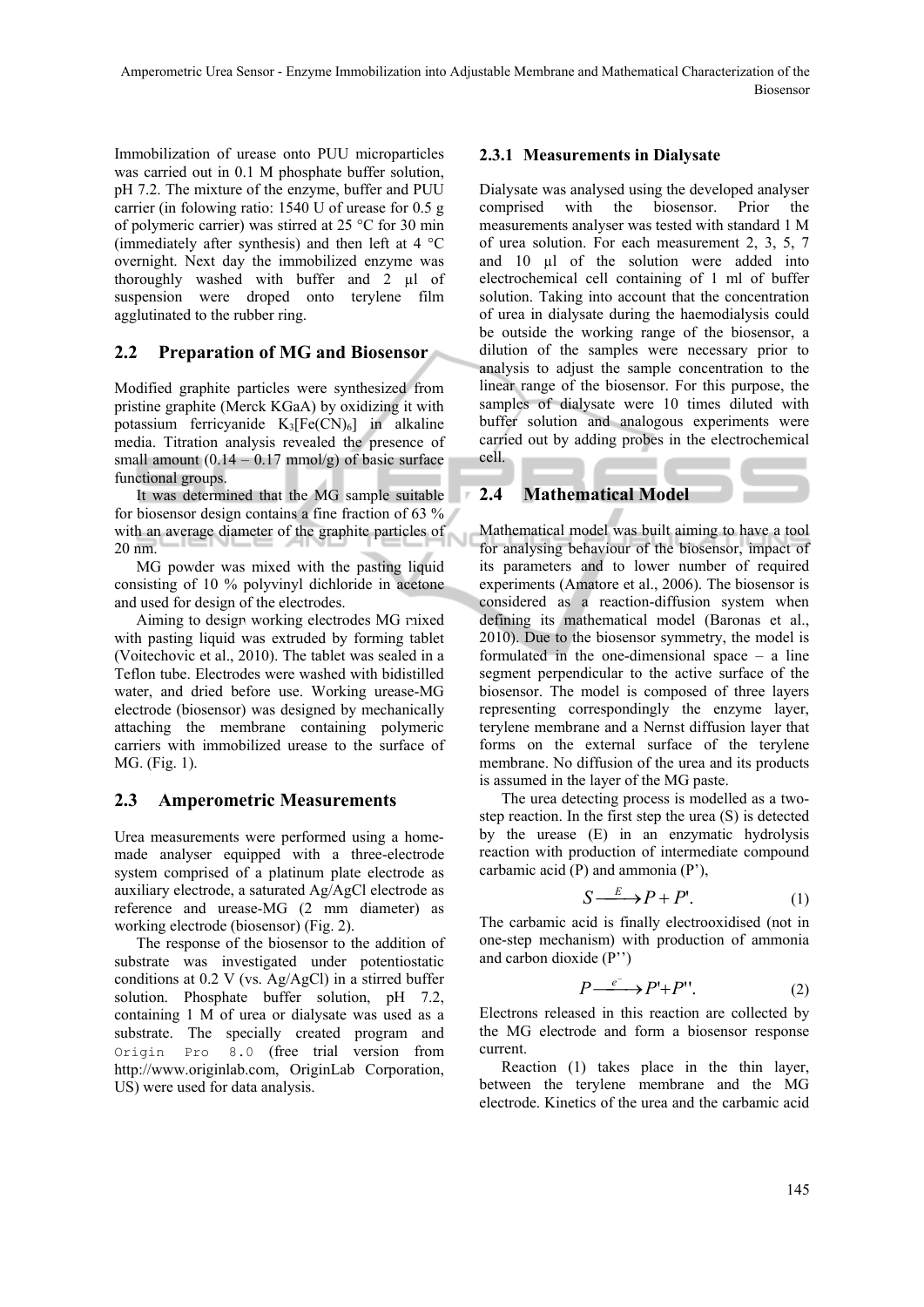are described by the following reaction-diffusion equations:

$$
\frac{\partial S}{\partial t} = D_1 \frac{\partial^2 S}{\partial x^2} - \frac{V_{\text{max}} S}{K_{\text{M}} + S},
$$
(3)

$$
\frac{\partial P}{\partial t} = D_1 \frac{\partial^2 P}{\partial x^2} + \frac{V_{\text{max}} S}{K_{\text{M}} + S},
$$
(4)

where *S* and *P* are concentrations of the urea and the carbamic acid,  $D_1$  is a diffusion coefficient,  $K_M$ stands for the Michaelis constant,  $V_{\text{max}}$  is the maximal reaction rate, *t* is a time from the start of the experiment and *x* stand for a distance from the electrode surface. Only mass transfer by diffusion is considered in the terylene membrane and the external Nernst layer,

$$
\frac{\partial S}{\partial t} = D_i \frac{\partial^2 S}{\partial x^2}, \quad \frac{\partial P}{\partial t} = D_i \frac{\partial^2 P}{\partial x^2}, \quad i = 2, 3, \tag{5}
$$

where  $D_i$ ,  $i=2$ , 3 are diffusion coefficients of the species in the corresponding medium. **3 RESULTS** 

The experiments start at a moment  $(t=0)$  when the urea is poured into the buffer solution, although it is still absent in the biosensor. We also assume zero concentration of the carbamic acid in the biosensor at this time.

Boundary conditions are defined for the external bound of the Nernst diffusion layer and the surface of the graphite electrode. On the upper boundary of the Nernst diffusion layer, constant concentration  $(S_0)$  is assumed for urea and the carbamic acid is absent,

$$
S\big|_{x_3} = S_0, \quad P\big|_{x_3} = 0. \tag{6}
$$

On the surface of the MG electrode, non-leakage condition applies to the urea. Electrode oxidation of the carbamic acid takes place on the surface of the electrode, thus, a gradient of the carbamic acid is considered to be equal to the rate of the oxidation process,

$$
\left. \frac{\partial S}{\partial x} \right|_{x=0} = 0, \quad D_1 \frac{\partial P}{\partial x} \bigg|_{x=0} = R_2, \tag{7}
$$

where R2 stands for the rate of the oxidation process:

$$
R_2 = \mathcal{W}P_1\big|_{x=0},\tag{8}
$$

where  $k$  is a heterogeneous oxidation rate constant and *γ* is a rate of the active surface of the electrode to its area.

Response of the biosensor is derived from the current, produced the oxidation of the carbamic acid

on the surface of the MG electrode. Response current at a time *t* is defined as:

$$
i(t) = An_e FR_2, \quad t > 0,
$$
 (9)

where *A* is an area of the active surface of the biosensor, *n*e is a number of electrons exchanged in one reaction event and *F* stands for the Faraday constant.

The proposed model consists of a system of nonlinear partial differential equations. Analytical solutions for such systems are known only for separate cases, therefore a numerical model was derived and results obtained by performing computer simulations.

MG paste is not represented in this model explicitly. It was assumed, that the MG paste increases active surface of the electrode and its impact can be modelled by increasing *γ* – ratio of the active electrode surface to its area.

#### **3.1 Principle of Urea Biosensor**

The urease-MG electrode (biosensor) is illustrated in Figure 1. The biosensor consists of a Teflon tube (6) with sealed tablet of MG (4), contact zone for MG (5), contact wire (7) and adjustable membrane comprising of immobilized enzyme (3), semipermeable film (2) and rubber ring (1). The amperometric urea detection principle is based on registration of oxidation current observed during the enzymatic reaction of the intermediate product in urease-catalyzed hydrolysis of urea (Laurinavicius et al., 2013).



Figure 1: Principal scheme of urea biosensor.

The biosensor incorporated in to the threeelectrode electrochemical cell is the core of proposed urea analyser.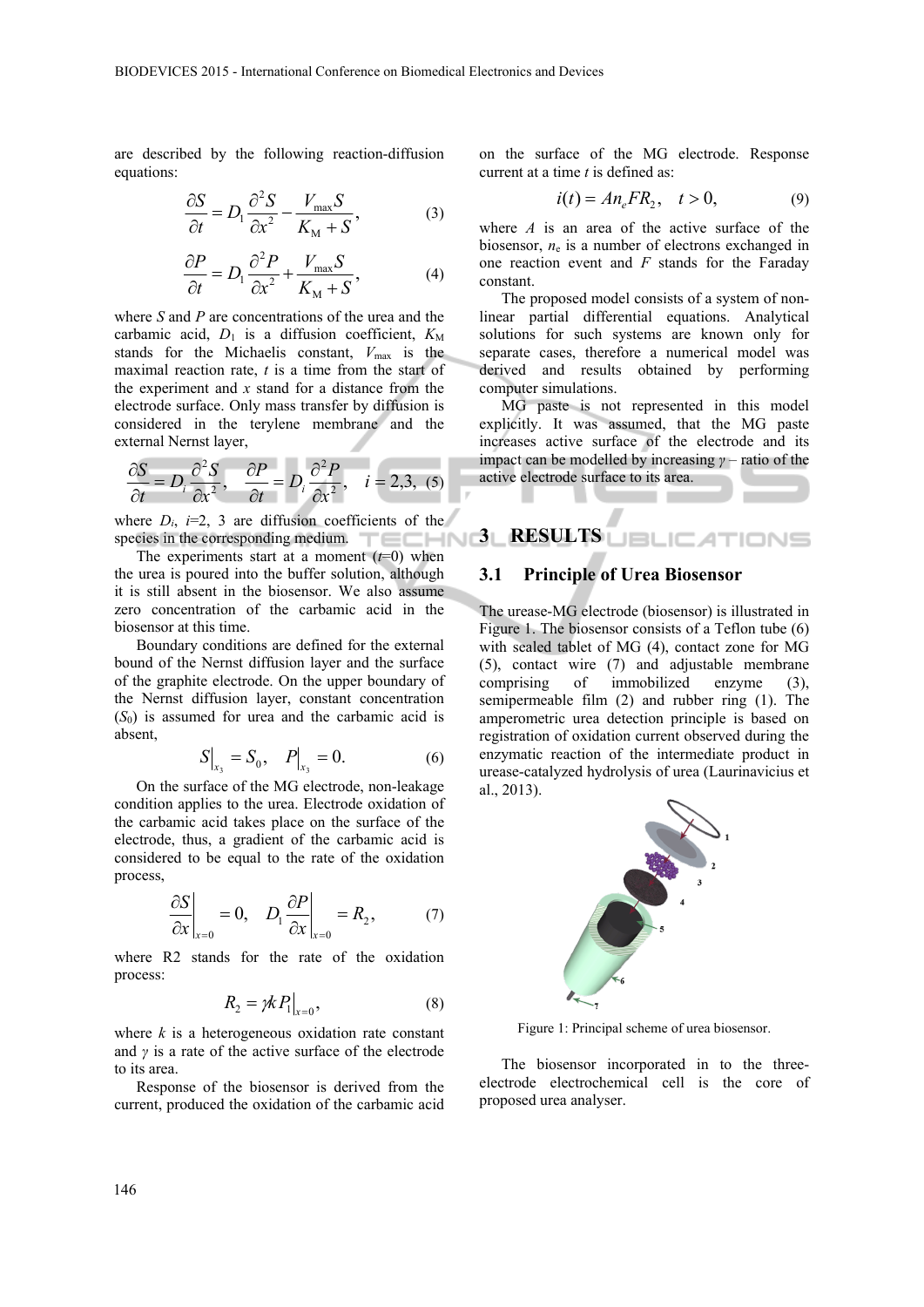#### **3.2 Characterization of Urea Biosensor**

Biosensor based on the urease-MG electrode after addition of urea in to electrochemical cell shows substrate-dependent anodic response. The biosensor response is fast (90 % of steady state current achieved in 10 s) and this feature is desirable for analytical instruments. The urea calibration curve and the linear range are presented in Figure 2.



Figure 2: The urea calibration curve and the linear range (solid line). Applied urese-MG electrode potential 0.2 V, Phosphate buffer solution, pH 7.2.

While the linear range of urea biosensor is up to 6 mM the concentration of urea in dialysate during the haemodialysis will be outside the working range of the biosensor. Thus, for adjusting the sample concentration to the linear range of the biosensor a dilution of the samples were necessary prior to analysis and the sensitivity of the sensor allows it.

### **3.3 Urea Biosensor Stability**

Stability of the biosensor designed using MG and membrane containing immobilized urease was investigated during 85 days (Fig. 3). The responses



Figure 3: Intensity of responses to 3 mM of urea obtained by proposed analyser at  $2 - 85$  day.

to the standard urea solution (3 mM) were periodically recorded at 20 °C and it was detected that the residual response of the biosensor was not less than about 50 % of initial magnitude over the period of 20 days. After 85 days the biosensors activity decreased up to 20 % of residual.

As can be seen in Figure 3, not only intensity of responses but also the shape was changed. A physical explanation and a digital modelling of this ageing process are following.

#### **3.4 Urea Analyser**

The proposed urea analyser is shown in Figure 4.



Figure 4: The prototype of urea analyser based on amperometric biosensor.

The urea measuring system consists of electrochemical three-electrode cell, a home-made potentiostat, peristaltic pump, stirrer and thermostat and response recorder.

#### **3.5 Urea Determination in Dialysate**

Amperometric type of sensors beside other wellknown advantages such as comparable instrumental sensitivity and amenability to miniaturization also have one of very important feature – acceptability for functioning in turbid media. Thus, in this report, we present simple approach of the biosensor for determination of urea in dialysate. The measurements have been carried out by investigating dialysate leaked out from patients during haemodialysis. The samples were taken each hour of blood filtration procedure and in parallel they were examined at the hospital laboratory. Urea concentration data for two patients obtained by both methods are presented in Figure 5.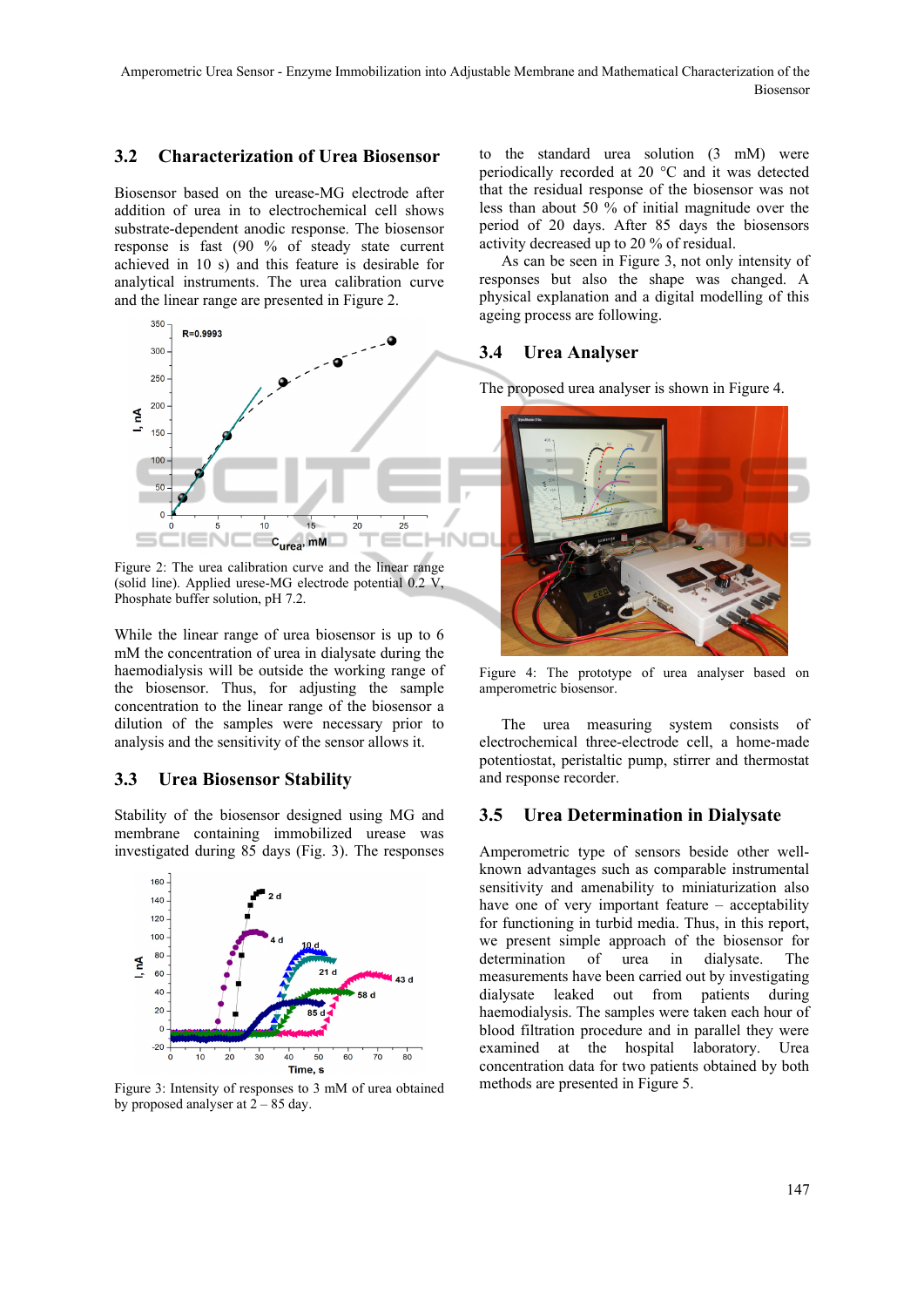

Figure 5: Comparison of urea concentration of two patients (1 and 2) obtained in dialysate using proposed analyser (solid line) and in the hospital laboratory (dashed line).

As can be seen in Figure 5, it was observed good correlation between data obtained by using analyser and in the hospital laboratory.

# **3.6 Computation**

Numerical simulations were performed in order to validate the model, to investigate the biosensor ageing process as well as impact of the MG paste. The following parameter values were used in all the simulations:

$$
x_1 = 5, x_2 - x_1 = 12, x_3 - x_2 = 150 \,\mu m, \quad (10)
$$

$$
D_1 = 1.5 \times 10^{-10}, D_2 = 3.7 \times 10^{-10} m^2 s^{-1}, (11)
$$

$$
D_3 = 6.7 \times 10^{-10} m^2 s^{-1}, S_0 = 3mM, \qquad (12)
$$

$$
V_{\text{max}} = 1.5 \, m \, M s^{-1}, \, K_{\text{M}} = 25 \, m \, M, \tag{13}
$$

$$
A = 3mm^2. \tag{14}
$$

INI

The heterogeneous oxidation rate constant *k* was not known during this investigation therefore the product *γ×k* was used as a single parameter when performing numerical simulations.

The proposed model does not consider the decrease of a biosensor response. It will be analysed in the further investigation. In order to compare simulation results with the experimental ones, maximal response current of the experiment was used.

Initial simulations were performed in order to characterise the biosensor ageing process and impact of the MG paste on its response. For the first attempt, an assumption was made, that the inactivation of the urease decreases linearly over the time,

$$
V_{\text{max}} = k_{cat} e_0 (T_{\text{max}} - T) / T_{\text{max}}, \tag{15}
$$

where  $T$  is an age of the biosensor,  $T_{\text{max}}$  is assumed to be time, during which the enzyme is inactivated completely,  $k_{cat} = 10^4 s^{-1}$  is the catalytical constant of the urease,  $e_0$  is the effective concentration of the urease in the layer between the electrode and the terylene membrane. Its value was theoretically estimated to be  $e_0 < 0.02$  mM and derived by fitting simulation results to be 0.01 mM. Dependence of the biosensor response on the ageing is shown in Figure 6.

As can be seen in Figure 6, simulated results are close to the experimentally obtained values only in some cases. The results show, that increase of the active area of the electrode surface can have similar impact as the addition of the MG paste to the response of the biosensor, although further investigation is needed to check, if the impact remains the same at different urea concentrations and other parameter variations.



Figure 6: Dependence of the biosensor response on the age on the biosensor. Curves (1, 3) represent experimental measurements and (2, 4) stand for simulations for the biosensor with addition of MG paste (1, 2) and without it (3, 4).

The simulations show, that the inactivation of the biosensor is not linear as the simulated results do not fit with the simulations when changing biosensor's age. Exponential inactivation rate was also considered, although no close fit with experimental data was found.

## **4 CONCLUSIONS**

The biosensor comprised of especially devoted electrode material MG and adjustable membrane containing immobilized urease can be applied for urea analyser.